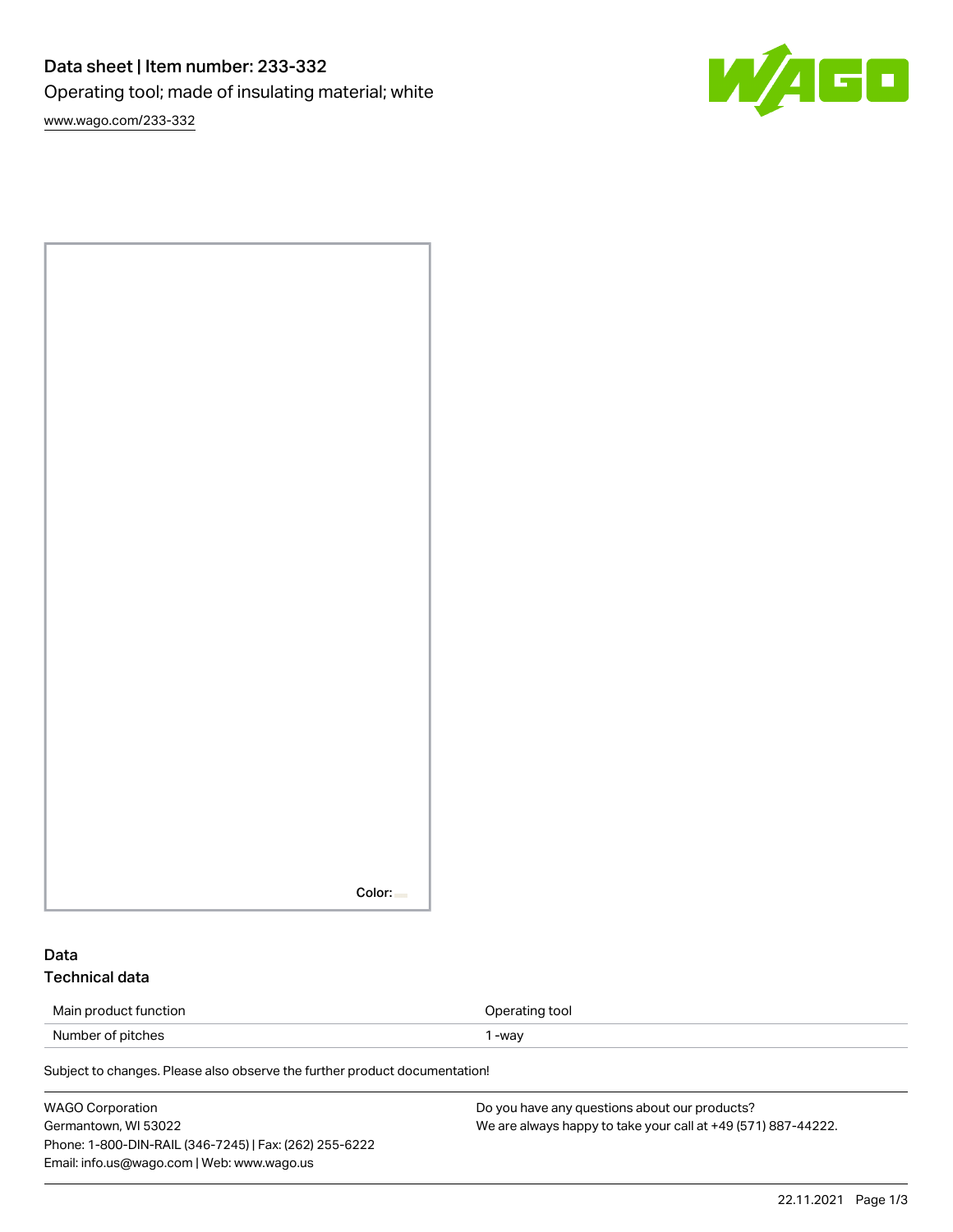

### Physical data

| <b>Denth</b><br>. | $\overline{\phantom{a}}$<br>m<br>the contract of the contract of the contract of the contract of the contract of the contract of the contract of |
|-------------------|--------------------------------------------------------------------------------------------------------------------------------------------------|
| <b>Din</b><br>. . | the contract of the contract of the contract of the contract of the contract of the contract of the contract of                                  |

#### Mechanical data

|  | Suitable | for male and female connectors with CAGE CLAMP <sup>®</sup> connection |
|--|----------|------------------------------------------------------------------------|
|--|----------|------------------------------------------------------------------------|

## Material data

| Color     | white    |
|-----------|----------|
| Fire load | 0.035 MJ |
| Weight    | 1.2g     |

## Commercial data

| Product Group         | 4 (Printed Circuit) |
|-----------------------|---------------------|
| PU (SPU)              | 500 (50) Stück      |
| Packaging type        | box                 |
| Country of origin     | <b>CH</b>           |
| <b>GTIN</b>           | 4017332125154       |
| Customs tariff number | 3926909985          |

## Downloads

### Environmental Product Compliance

#### Compliance Search

Environmental Product Compliance 233-332 Operating tool; made of insulating material; white

Installation Notes

Subject to changes. Please also observe the further product documentation!

WAGO Corporation Germantown, WI 53022 Phone: 1-800-DIN-RAIL (346-7245) | Fax: (262) 255-6222 Email: info.us@wago.com | Web: www.wago.us

Do you have any questions about our products? We are always happy to take your call at +49 (571) 887-44222.

URL [Download](https://www.wago.com/global/d/ComplianceLinkMediaContainer_233-332)